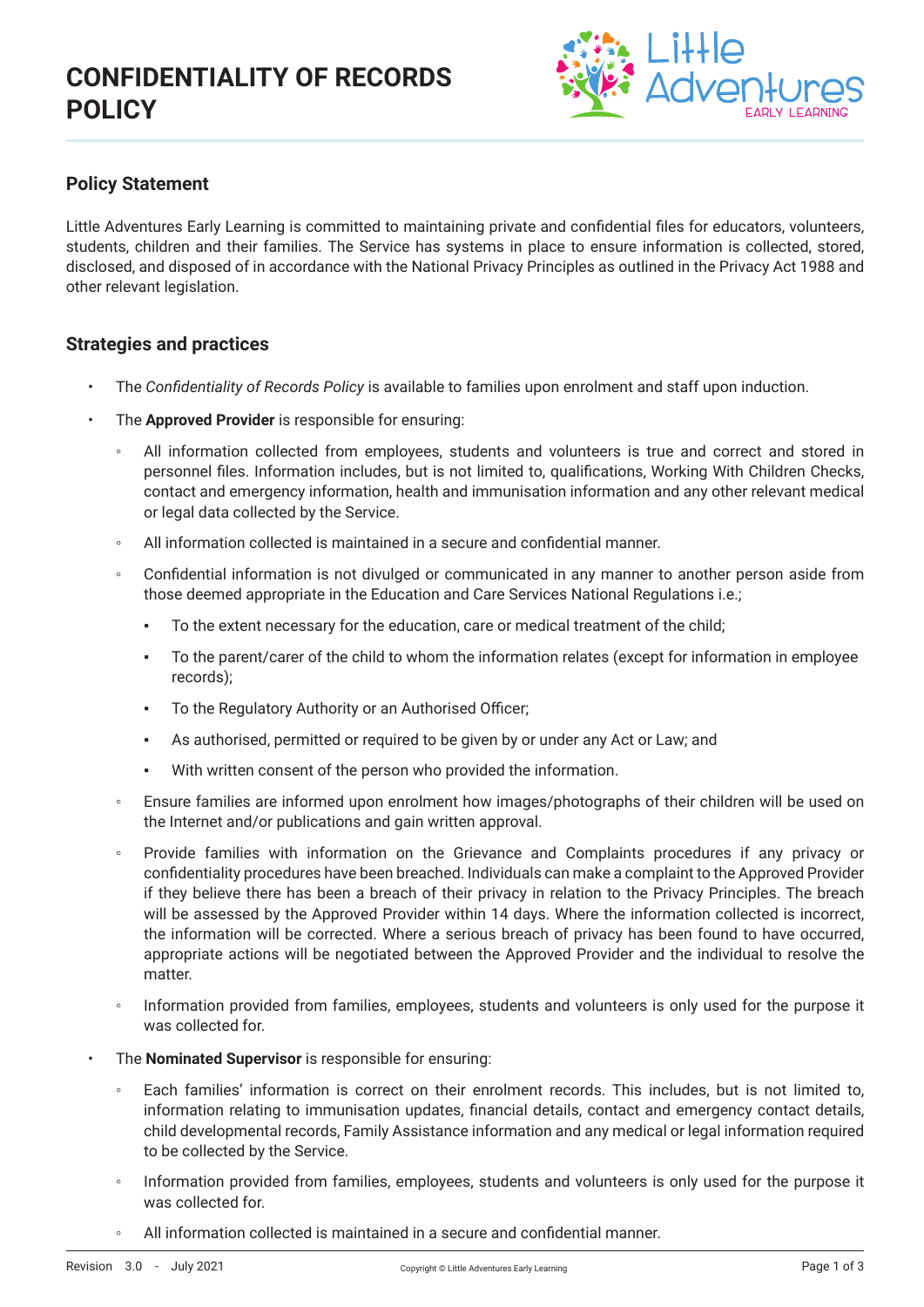

- **• Educators** are responsible for ensuring they:
	- Always maintain children's information and store documentation according to Little Adventures Early Learning policies and procedures.
	- Do not share information about the Service, management information, other educators or children and families without written permission or legislative authority.
	- Respect the privacy rights of children and their families enrolled in the Service, educators and their families and any other person associated with the Service as conveyed in the Early Childhood Australia (ECA) Code of Ethics, the Education and Care Services National Regulations and Privacy Legislation.
	- Maintain confidentiality of all confidential information in accordance with the obligations set out in their employment contracts. These obligations continue to apply after employment is terminated.
- Little Adventures Early Learning records, personnel records, and children's' and families' information is stored securely to prevent unauthorised access, use or disclosure.
- All records are stored in locked filing cabinets and is only accessible by those designated as Responsible Persons.
- All computers and technology used by the Service are password protected.
- Little Adventures Early Learning will ensure that:
	- All information kept, is not divulged or communicated with anyone other than:
		- Medical and developmental information that is required to adequately provide education and care for the child;
		- The Department of Education, or an Authorised Officer; or
		- As permitted or required by any Legislative Act or Law.
	- Individuals will be allowed to access their personal information as requested. This request must be made to the Nominated Supervisor or Responsible Person. Authorised Persons may request to view any information kept on their child.
	- Information may be denied in situations where:
		- Access to information could compromise the privacy of another individual:
		- The request for information is frivolous or vexatious; and
		- The information relates to legal issues, or there are legal reasons not to divulge the information such as in cases of custody and legal guardianship.